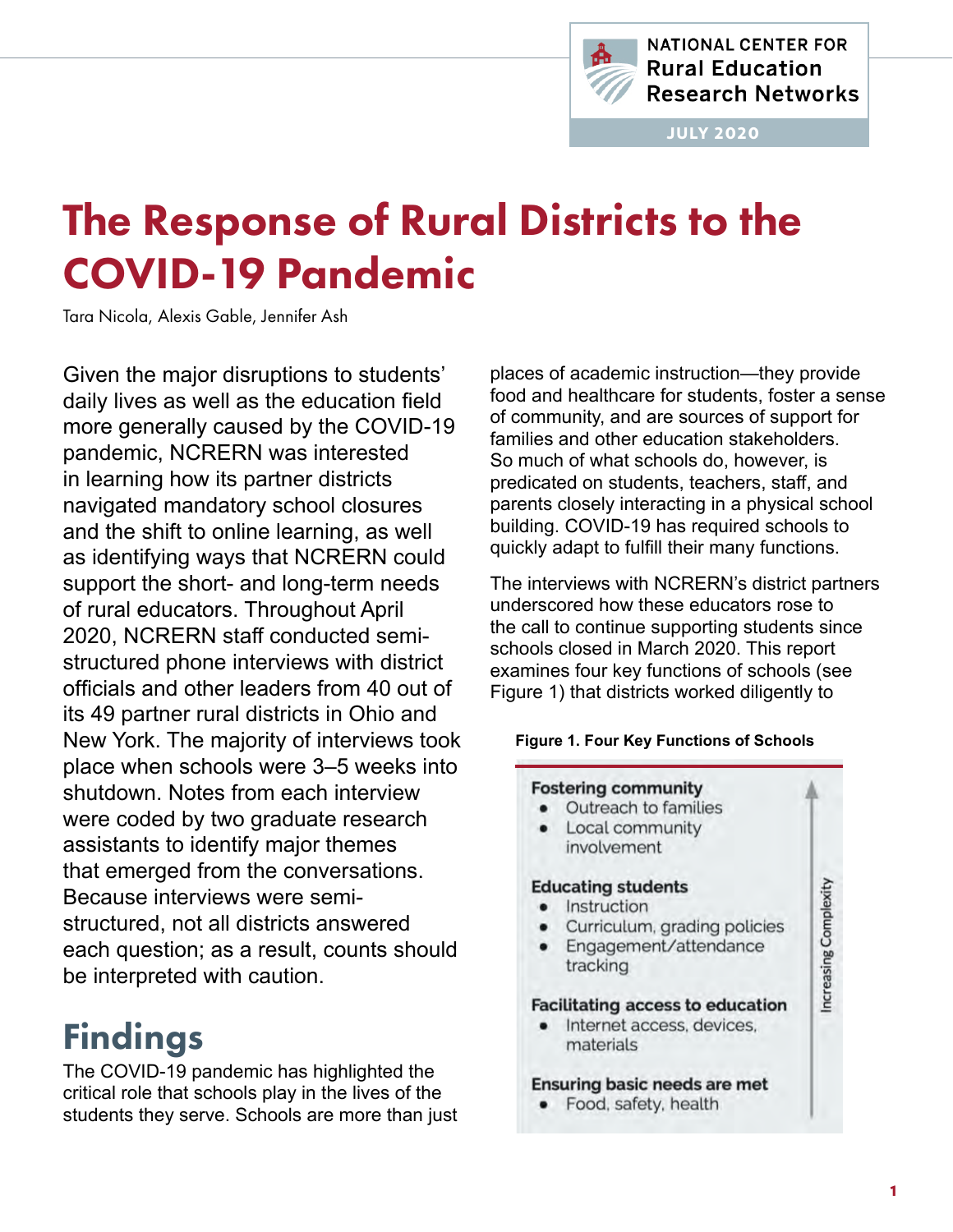address in the midst of the COVID-19 pandemic: (1) meeting students' basic needs, (2) facilitating access to learning, (3) educating students, and (4) building community. These areas ranged from the more straightforward functions of schools (e.g., providing nutritious meals) to the more complex (e.g., fostering belonging).

#### How were districts meeting students' basic needs?

At the time interviews were conducted, the mission of NCRERN's partner districts amid COVID-19 was largely focused on addressing three basic needs of students: access to food, physical safety, and mental healthcare.

#### **Food**

Ensuring that students continued to receive meals was a key priority for districts. Both the New York State Education Department<sup>1</sup> and the Ohio Department of Education<sup>2</sup> released guidance at the start of school closures emphasizing the importance of the continuity of meal distribution programs, as many students rely on schools to provide at least two meals a day. In fact, approximately 52% of students in NCRERN's Ohio partner districts and 39% of students in its New York partner districts received free or reduced-price lunch prior to the COVID-19 pandemic. Many district leaders noted how their schools went above and beyond to make sure students were fed when school buildings closed, enlisting teachers, paraprofessionals, and community volunteers, including state patrol officers, to help with the preparation and distribution of thousands of meals. Some schools even provided food for entire families and for local children who were not enrolled.

Because not all students and families were able to leave their homes during the pandemic or access transportation to pick up meals from distribution points, districts devised creative methods for delivering food. For example, 16 districts instituted robust delivery programs, many of which involved school bus drivers

#### **Creative Methods for Food Distribution**

Districts implemented a number of creative solutions for delivering meals to students, including:

- Bus drivers delivering meals door-to-door with school volunteers or dropping off meals at designated distribution spots in the local community.
- Families placing a cooler at the end of their driveways or outside their front doors to facilitate contactless meal distribution.
- Staggering food distribution pickup times at schools to promote social distancing.
- $\blacksquare$  Distributing meals in bulk (i.e., providing two- or three-days' worth of food at a time) to limit the exposure of bus drivers, meal preparation staff, and school volunteers to COVID-19.
- Orchestrating curbside pickup options for families.

delivering food door-to-door or at designated bus stops. One Ohio district described the significant amount of time their staff dedicated to preparing and delivering food packages to over 1000 students per day. They reiterated how important the meal program was, not only for supporting students' nutrition, but also for allowing educators to meet other student needs such as delivering instructional materials to students without internet. Similarly, another Ohio district shared how their meal delivery program was essential to boosting the morale of staff, allowing bus drivers, teachers, and others to connect with students if only from a distance. "The kids are just as excited to see the staff as the staff are to see them," one official noted.

#### **Safety**

Another basic need that districts prioritized was assessing the physical safety of students. Despite their intensive outreach efforts to speak with students and families via phone calls, text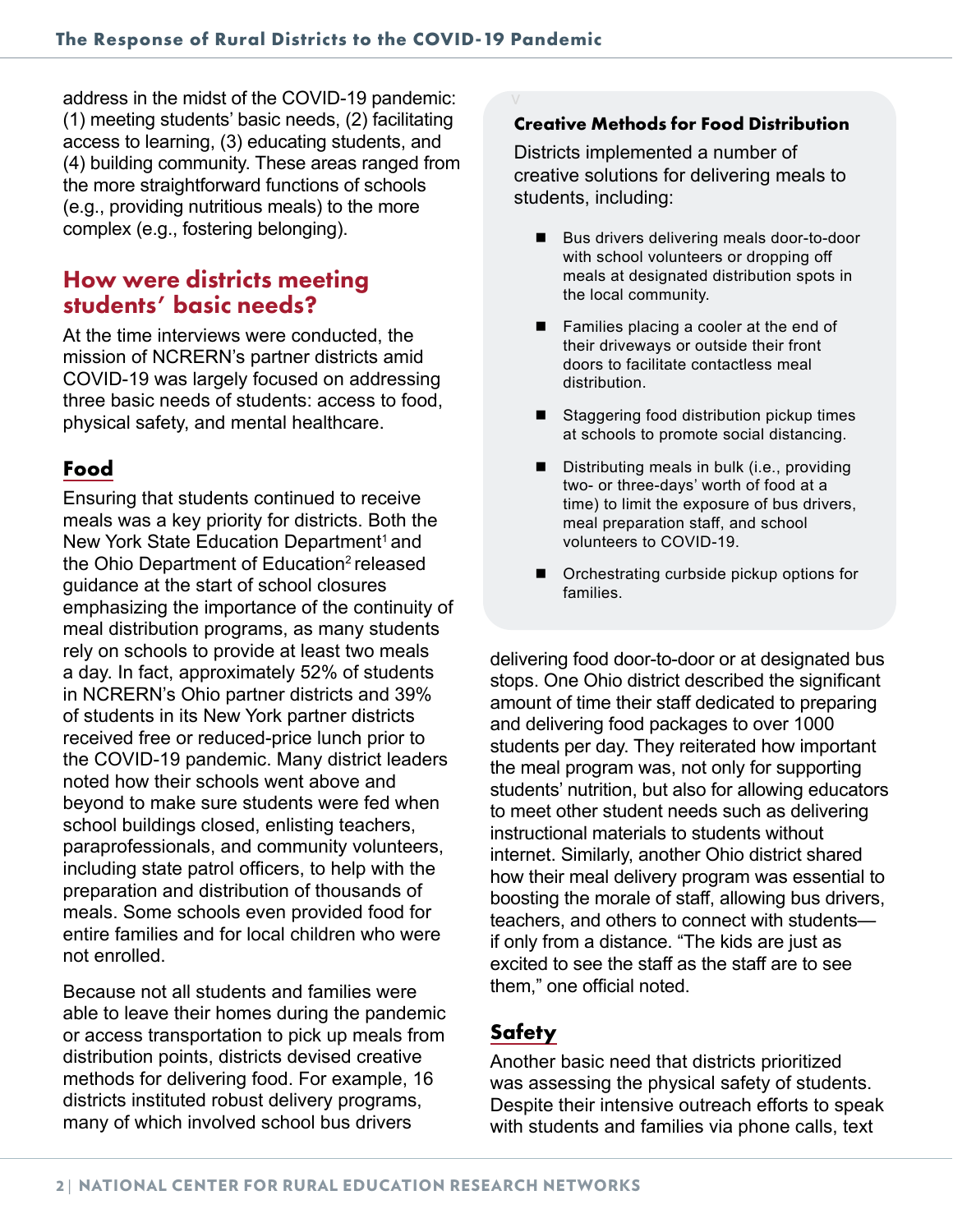messages, and letters, some schools were unable to connect with every student. Eleven districts reported trouble contacting some students; although most had not heard from only a handful of students by the time interviews were conducted in April, one district had lost contact with 46 students—about 8% of their student population. Districts were especially concerned about the physical safety of these missing students and sometimes had to resort to deploying school resource officers to conduct wellness checks.

In-person contact allows school staff to observe signs of abuse and neglect; virtual learning makes these observations much more difficult to undertake. Indeed, educators voiced fears for the well-being of not only students who haven't engaged in schoolwork since the shutdowns began, but also those who have attended classes virtually each day. As one leader from a New York district stated, even with using video conferencing software like Zoom, teachers and staff cannot fully "be the extra set of eyes to ensure they are being treated well by caregivers. Even though we are providing meals, are they truly getting fed? Are parents taking their anxiety out on their kids?" A number of district officials discussed concerns about students potentially experiencing physical abuse at home and being unable to seek help. A teacher from another New York district shared that she really values when students participate in video conference calls so she can check in on them. "In reality, I am happy if the kids get on and show me their pets. I just want to know they are ok," she noted.

#### **Mental Health**

In addition to checking whether students were physically safe, districts also focused on supporting students' emotional wellbeing. At the time interviews were conducted, districts appeared to place a larger priority on addressing student mental health needs than academic progress. As one New York official stated, his district was more focused on students' social emotional health because "we

can always fill in the academic gaps." Districts explained that many of their students come from unstable home environments where they may experience trauma or other types of harm. Furthermore, some students have parents who lost their jobs as a result of business shutdowns from the pandemic and were facing financial instability. Districts grappled with how to address increasing anxiety and depression amongst students, which affected their academic performance. One principal shared a story of a senior who was a top student prior to the COVID-19 pandemic but became depressed and struggled to submit assignments due to her feelings of isolation.

Districts addressed mental health concerns primarily through having teachers connect struggling students with school counselors, social workers, and school psychologists. One Ohio district also leveraged a needs assessment survey to link students with the supports they needed. Despite widespread concern about the social emotional health of students, district officials voiced frustration at the limited resources at their disposal to actually ameliorate these issues. One New York teacher explained how, given increased demand for services since the COVID-19 pandemic began, her school had to stop referring students to external counseling clinicians; this left her school's counselors overwhelmed and her students without access to therapy.

### How were students accessing learning in a remote environment?

Amid COVID-19-related school closures, all the New York and Ohio districts interviewed quickly shifted to educating in a remote learning environment. Learning remotely, however, required that students could access a device and stable internet connection. Generally, the districts were able to distribute electronic devices (for example, iPads or Chromebooks) to students who needed them. Twelve New York and three Ohio districts already had in place one-to-one computing programs for at least some grade levels before the pandemic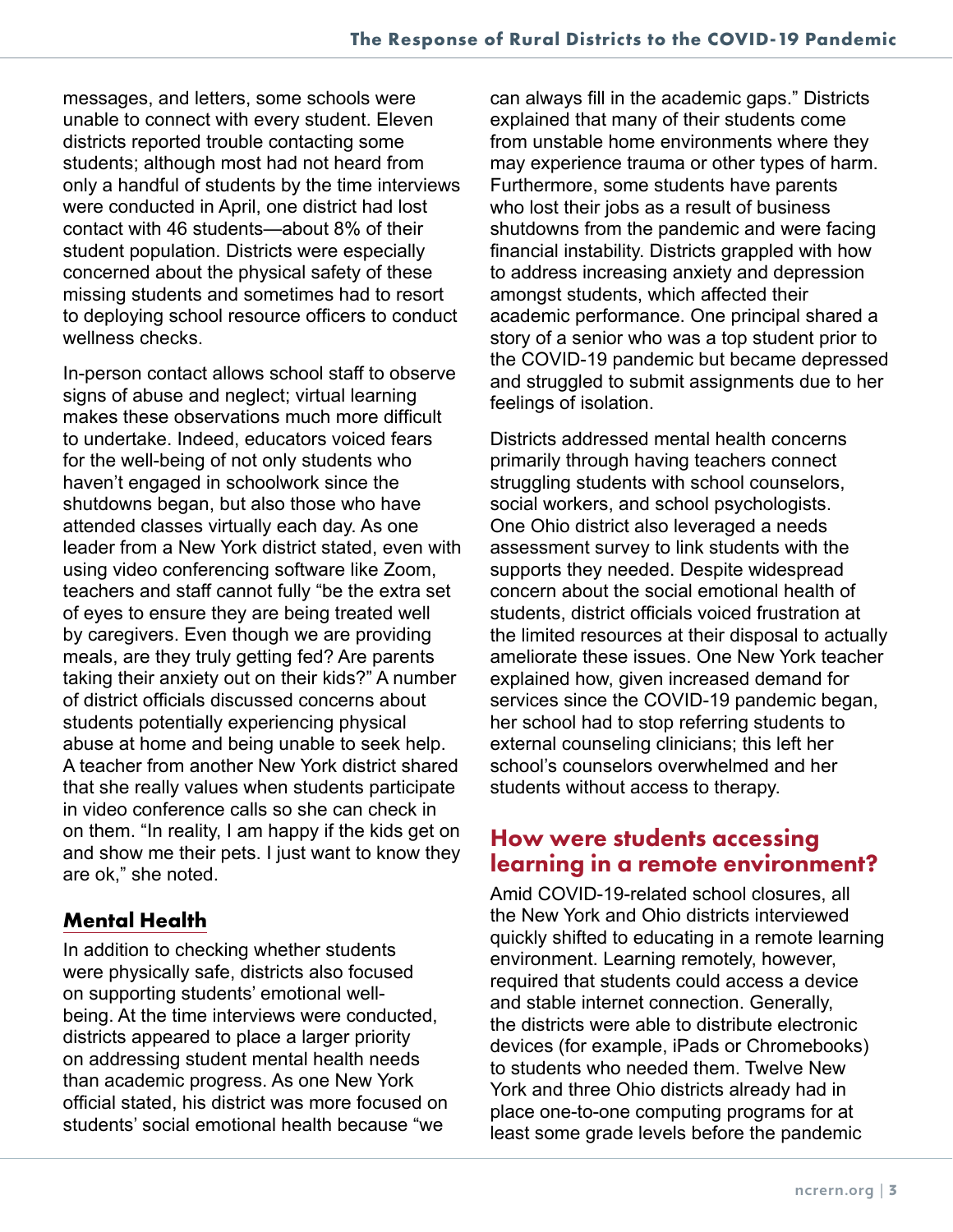#### **Combating the Digital Divide**

Ensuring that students could access stable internet was a primary concern as districts moved to distance learning. Some ways that districts addressed this issue included:

- Creating maps that showed areas in the local community with free Wi-Fi.
- **Purchasing cellular data plans for** students with smartphones or tablets.
- Connecting families with companies offering low-cost internet during COVID-19.
- **Buying and distributing individual hotspots** (e.g., Verizon Mi-Fi and Kajeet devices) directly to students.
- Upgrading the school's Wi-Fi so that it both reached the parking lot and had sufficient bandwidth to accommodate many users.
- Constructing workspaces in school parking lots where students could access the school internet and complete their schoolwork.

and, as a result, experienced a relatively seamless transition to remote learning. For other districts, the shift to remote learning was more complicated as they had to first purchase laptops or have local businesses donate them and then use surveys and other outreach efforts to identify students who should receive the devices. Although these districts generally tried to provide one device per family, officials raised concerns about the practicalities of whether students would be able to use the device if they were sharing it with other siblings.

By far, finding stable internet access for students was the major obstacle that districts faced in administering remote learning—a much larger problem than providing devices. Nearly every district mentioned facing this issue, although the degree to which it affected their

students varied. Whereas for some districts only a handful of students were without internet, in others as many as 33% of students could not access the internet. Districts tried a number of means to provide students with internet, including constructing maps that showed locations in the local community offering free internet access, purchasing cellular data for students with phones or tablets, and connecting families with companies that offered free or low-cost internet. Notably, nine districts set up hotspots in their school parking lots where students could download materials and upload assignments. One Ohio district even put up tents in their school parking lots with tables and chairs where students could work while accessing the internet; families then sanitized the area afterwards for the next user.

Many districts considered the purchase of individual hotspot devices so students could access the internet at home. Because reliable internet is not always available in rural areas, some districts had already purchased hotspots that students could check out and take home; however, districts generally did not have enough to provide for every student without internet during the pandemic. Furthermore, some teachers also needed hotspots in order to access stable internet after school shutdowns, which reduced the number of hotspots available for students. While hotspots are ideal for those who do not live close to public locations with free Wi-Fi, they are expensive—one district spent upwards of \$25,000 for 97 hotspots. Furthermore, there are limits on the amount of data that can be accessed on a hotspot, which can be especially problematic when streaming content. Hotspots also do not work well in very remote areas where there are few cellular towers.

#### What did education look like during a global pandemic?

After ensuring students' basic needs were met, districts then focused on facilitating distance education. Four key areas emerged from the interviews as elements of distance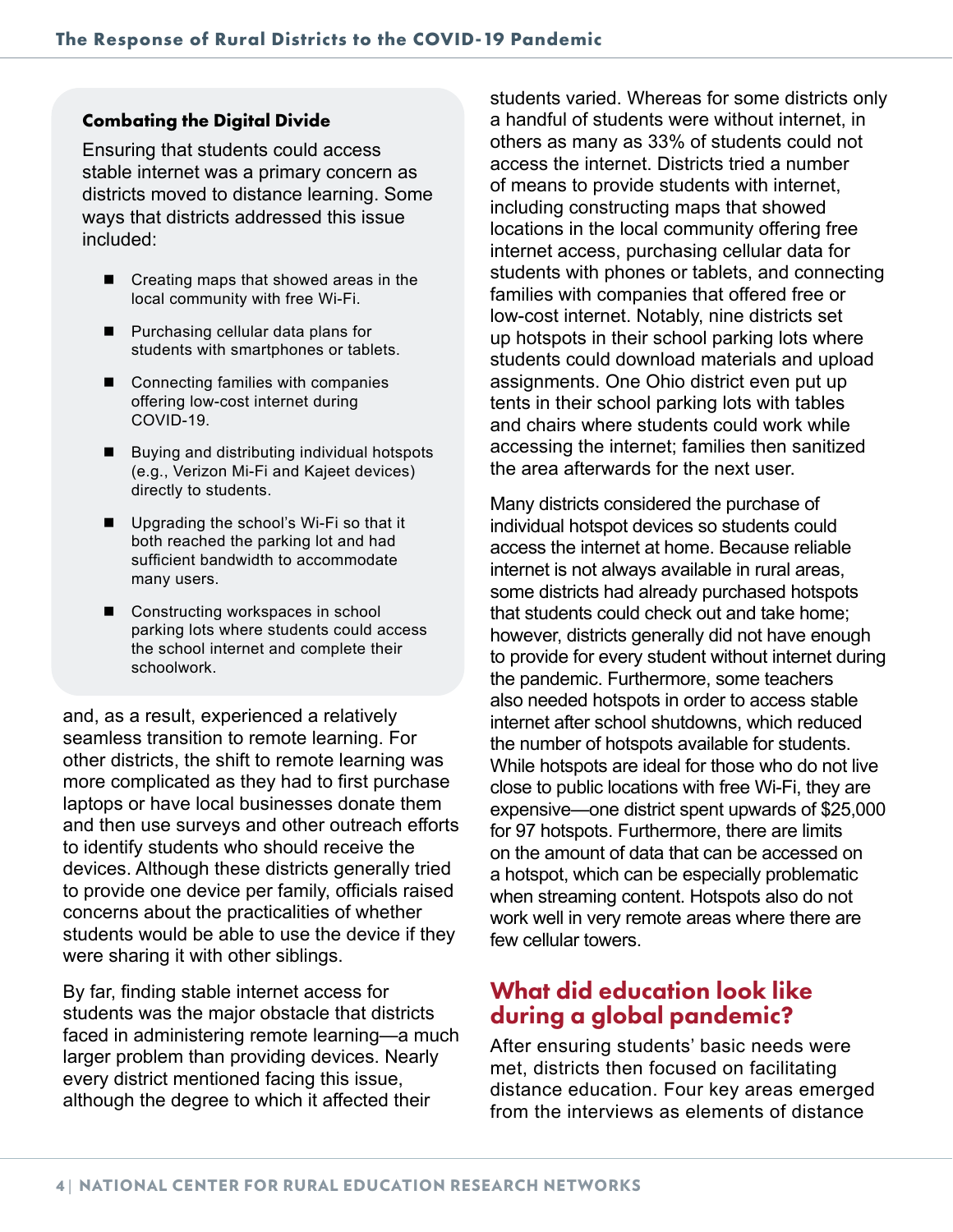education that districts were in the process of developing: instruction, curriculum, grading, and student engagement.

#### **Instruction**

Because of unreliable internet access, districts had to find creative ways to equitably meet student needs. Most districts opted to provide three modalities of instruction: synchronous online learning, asynchronous online learning, and self-guided learning through packets or workbooks. Though synchronous learning is most similar to in-person learning, it was not always possible due to limited internet and device access in the home. In addition, some districts restricted schools from using video conferencing software like Zoom, which made orchestrating synchronous learning more difficult. Asynchronous learning is perhaps the most flexible instructional modality, where recorded lectures allow teachers to engage with students on varying schedules; however, districts found asynchronous learning difficult in households with few devices. For students unable to access any form of online learning, districts provided paper packets and workbooks—in some cases, teachers themselves dropped off materials on students' front porches.

Districts tried to provide direct instruction to those students without internet access. For example, in one New York district, teachers loaded pre-recorded lectures onto USB drives for students. Others found teacher office hours—which allowed for direct communication between students and teachers and often took place via Zoom, phone, and text—to be a helpful complement to self-guided instruction. One teacher even conducted "drive by" socially distant office hours from her driveway.

Even with reconfiguring instruction across three modalities, districts found it difficult to identify effective strategies for instructing younger students: "What does effective e-learning look like for a 5-year-old?" the superintendent of one New York district asked. To keep younger students engaged, an Ohio district set up a

system whereby every elementary school student received one phone call a day from their teachers, but these phone calls were not designed to necessarily facilitate instruction.

#### **Curriculum**

School curricula shifted with the transition to remote learning. At the time districts were interviewed, when it wasn't clear whether schools would remain closed long-term, many had teachers focus on reviewing past content rather than presenting new concepts. Some districts felt that reviewing content in the weeks immediately following school closures helped to address equity concerns, as not all students were able to access content remotely. As one Ohio superintendent noted, "I'm not anti-tech, but I want teachers in the classroom with kids. It's not fair to the kids who don't have reliable internet access."

Many schools—even those that were beginning to teach new content—felt the amount of content that could be covered in a digital learning space was more limited. This was especially true in districts adopting primarily asynchronous learning approaches as well as in those with a sizable population of students receiving paper packets. Even districts attempting synchronous learning noted that a traditional 6-hour school day of live instruction was harder to replicate via Zoom. Recognizing this, some districts set limits for the amount of instructional time students received during the school day. For example, one New York district aimed for no more than 2.5 hours of instruction per day.

As a result of these changes, the districts interviewed noted they were beginning to grapple with how to redesign curriculum for the fall given that students may not meet all their current grade-level standards by the end of the spring 2020 semester.

#### **Grading**

Just as expectations about curriculum changed, so, too, did district grading policies. Although some districts opted to retain their normal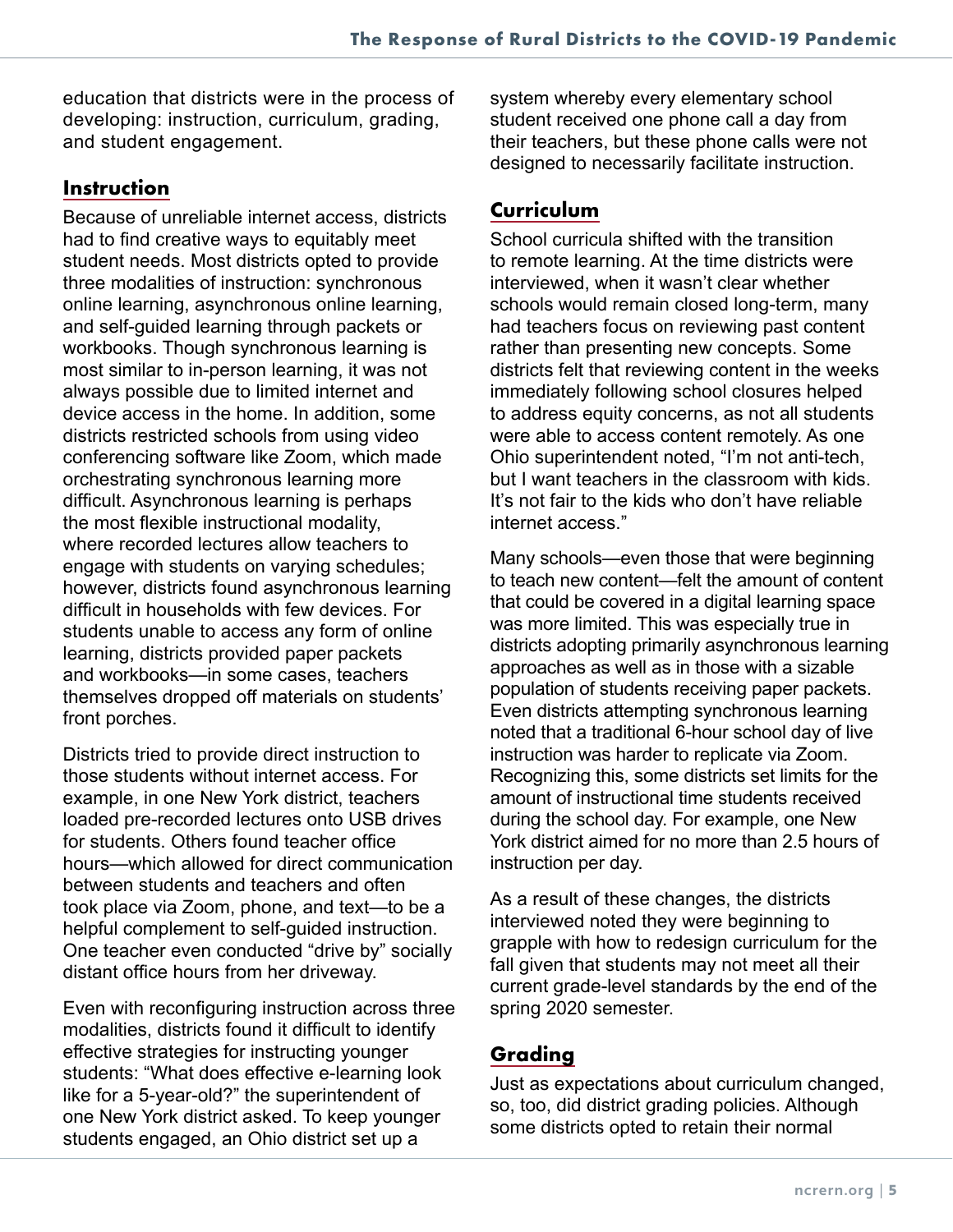standards-based grading policies for the spring semester, others adopted more flexible assessment policies such as grading students pass/fail or providing written feedback in lieu of grades. Although less common, some districts created entirely new grading rubrics that they were beginning to roll out at the time they were interviewed. One district in Ohio even allowed high school students to choose between receiving letter or pass/fail grades as they felt that students were in the best position to decide which policy was the most equitable given their personal situation.

#### **Attendance**

With the shift to distance learning, schools had to change the ways they assessed attendance. This was especially true in schools that adopted asynchronous learning where students were not expected to engage with schoolwork during the standard 8 a.m. to 3 p.m. school day. Some schools switched to taking attendance on a weekly basis, typically through synchronous class attendance or personal phone calls. At the time of our interviews, most districts conflated student attendance with assignment completion. In one Ohio district, daily attendance was measured by project submission, where students were marked present for each day between project assignment and submission.

Districts often relied on their teachers to keep track of student attendance, and some schools requested that teachers input this information into spreadsheets accessible to school leadership. Districts varied in the degree to which they aggregated attendance information across classrooms and schools.

#### **Student Engagement**

Student engagement was a key metric that districts were particularly interested in tracking. When asked how many students engaged in learning, districts noted that engagement varied based on classroom and grade. Of the 17 districts that quantified engagement levels,<sup>3</sup> they reported an average 75% engagement

rate, with a range between 20 and 95%. It was difficult for districts to determine if low levels of engagement were due to barriers in access to learning or student choice. Districts noted that the COVID-19 pandemic seemed to have exacerbated disparities in face-to-face engagement levels; students with high inperson participation were more likely to engage in distance learning. Across all districts, there was lower engagement for students in special education. Districts also noted how they paid special attention to the engagement of high school seniors, who still had requirements to fulfill for graduation.

### How did schools foster community?

Despite the difficult circumstances, maintaining a sense of community remained a top concern and source of strength for rural districts. In order to facilitate school-family connections, districts communicated with families in a variety of ways, including through school websites, Facebook Live check-ins, phone calls, social media posts, text messages, emails, home visits, postcards, and letters. At the time of our interviews, many districts were beginning to think more deeply about supporting parents. They recognized that parent responsibility drastically increased during the COVID-19 pandemic, and that parents may need additional guidance to aid their children in learning and beyond.

Schools also built community through retaining elements of their usual programming. For example, teachers organized virtual field days, Zoom lunches, art shows, and open mic nights. Districts also focused on celebrating graduating seniors through organizing parades and lighting athletic stadiums in their honor. In some cases, the fire and police departments aided schools in hosting these events.

#### What were districts' concerns for the future?

Though districts worked to create short-term solutions, they worried about their sustainability for the future. Districts were concerned about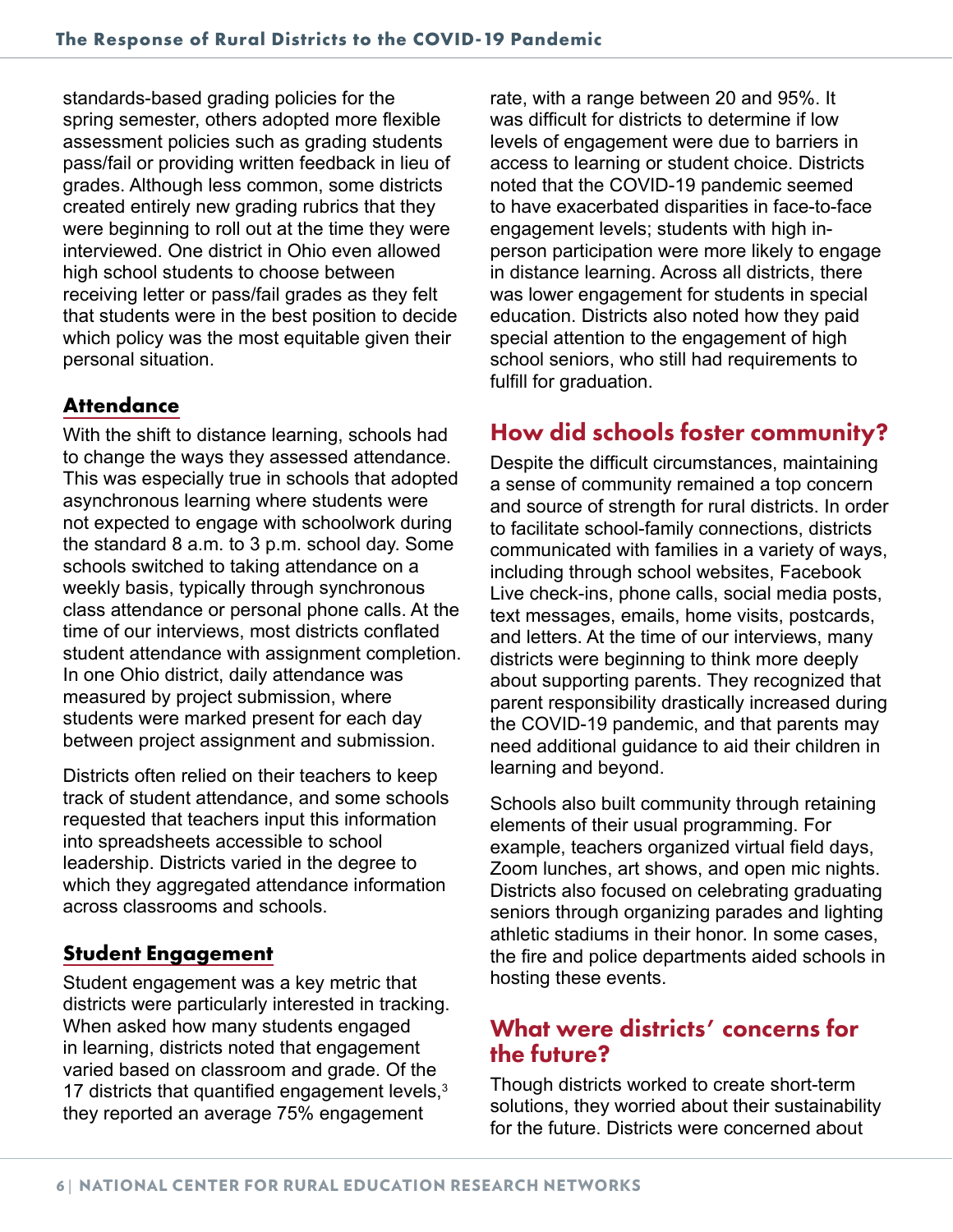practical, emotional, and financial challenges as a result of the uncertainty of the coming school year, coupled with the trauma that many of their students had already endured. At the time interviews were conducted, districts were beginning to think about how to implement social distancing on buses or at schools, adapt curriculum, transfer credits from a disrupted spring semester, and sustain engagement in a partially or fully virtual environment in the fall. Districts were also particularly concerned about students' mental health and their ability to become or remain engaged in school. Some districts noted the tension of potentially seeing decreased attendance if in-person classes resumed due to cautious parents while wanting to respect individual decision-making. Finally, rural districts spent time and resources implementing costly short-term solutions for their students, with no promise of increased funding for the fall. As they look forward, districts want to educate students equitably, but worry that they might fall short.

## Questions to Consider

With seemingly no end in sight for the COVID-19 pandemic and the fall semester rapidly approaching, districts are grappling with how to build upon the lessons learned from their shift to remote education in the spring. Based on our interviews, three critical questions emerged that would behoove policymakers and education leaders to consider as they engage in fall contingency planning for rural districts in particular.

#### 1. What are effective ways to measure student attendance in a distance or hybrid learning program?

As a result of the COVID-19 pandemic, the typical ways that districts track attendance were no longer feasible to implement. Due to the rapid shift to remote learning, many of the rural districts interviewed were unable to establish new systems for collecting this vital information.

It is clear that new standard measures for attendance are needed for fall 2020—especially for those districts which are unable to adopt synchronous learning approaches.

Ideally, these new attendance metrics should be:

- reliable
- capable of being translated across various modes of instruction
- **n** robust to differences in learning by grade range and special education status
- **practical for schools to capture**

In addition, standardizing metrics across districts is critical. Standardized measures not only will allow for cross-district comparisons but also enable leaders to identify exemplar districts that can share best practices for supporting student learning.

In the coming months, districts will continue to search for innovative ways to measure student attendance. As they attempt to navigate this new reality, attendance standards and accountability for failing to meet them remain as open questions. NCRERN hopes to begin to address these issues by providing recommendations for equitable standards and for raising students' attendance levels to meet those standards.

#### **Attendance Matters**

The research literature is clear that school attendance matters: students who consistently attend school have higher levels of achievement, are more likely to graduate, and have better health outcomes in adulthood.<sup>4</sup> Accurately tracking attendance is critical because it allows school stakeholders to identify and provide supports to students who are at-risk of underachieving.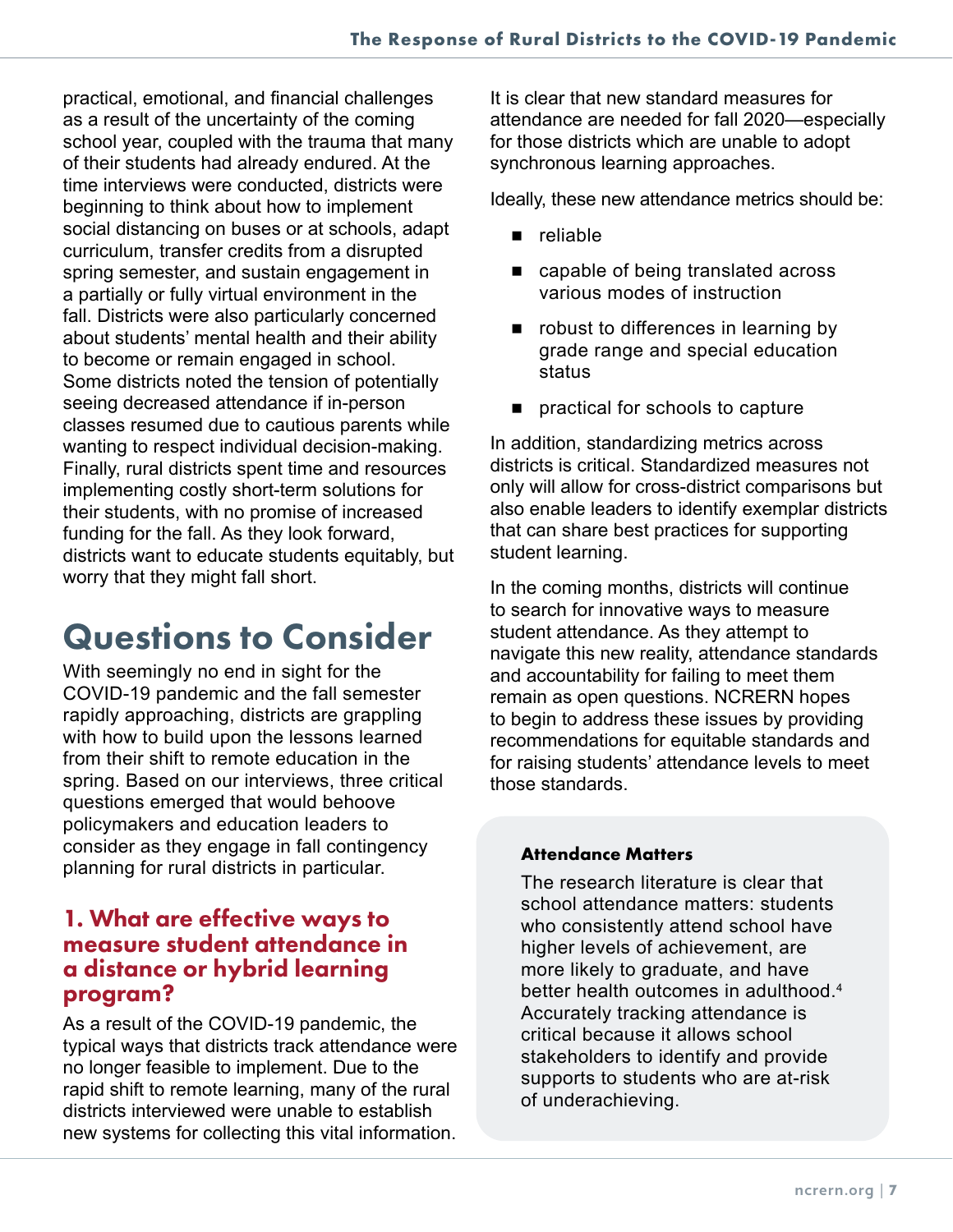### 2. How can schools deliver the same quality of instruction to all students when some lack access to resources like the internet and electronic devices that facilitate learning?

Despite the best efforts of NCRERN's partner districts, not all of their students were able to access internet or computers, which had significant implications for their learning. Subpar broadband infrastructure in rural areas, compounded by budget constraints and other obstacles, mean that some students this fall will still be unable to fully participate in virtual learning. While paper packets were a suitable short-term alternative for educating students, that type of self-guided, independent learning is not the same as synchronous or asynchronous instruction. Furthermore, given the high costs associated with printing and mailing papers to students and the difficulties districts faced in retrieving students' handwritten work for grading purposes, packets may not be a feasible longterm means of instruction.

#### **Creative Instructional Methods**

Interviews with NCRERN's districts highlighted creative ways that educators can provide instruction to students. One potentially powerful solution for distributing educational content to students with limited internet access is via preloaded flash drives or tablets (that do not require internet) that contain recorded lectures, PDF documents, and other resources. This approach has been used by educators in developing countries to provide access to educational games and content to students who live in remote areas.<sup>5</sup> The asynchronous learning can be supplemented with teacher office hours via phone or text message to further deepen student learning. In sum, given the prolonged duration of the COVID-19 pandemic, districts should investigate alternatives to paper packets to ensure students without internet access are still receiving highquality instruction.

### 3. What is the role of the state in providing guidance to rural school districts?

As districts adjusted to remote learning, many looked to the state for guidance and support. Immediately following school closures, the New York State Education Department issued guidance for districts concerning meal distribution, continuity of learning, and childcare plans, and required that districts submit COVID-19 closure plans regarding these same areas.<sup>6</sup> In Ohio, Governor Mike DeWine also encouraged districts to "work to provide education through alternative means," emphasizing collaboration between local school leaders, boards of education, governing authorities, and union leadership.7

### **Confusion without Statewide Guidance**

States could play an important role in determining school priorities and creating unified measures of attendance and learning. Allowing districts to implement their own attendance and grading policies led to confusion in some cases during the spring semester. For example, one Ohio district explained that school resource officers typically visit students with truancy concerns. But in the context of COVID-19, they felt they couldn't "hold the kids accountable" for missing school. Similarly, a New York district noted that they opted to wait for state guidance before making the decision to teach new material. Some districts were concerned about continuing curriculum because of inequitable access to synchronous or asynchronous learning. States could consider providing guidance to districts on measuring attendance, new thresholds for absenteeism, policies for failing to meet attendance goals, and curriculum standards.

### **The Need for Individualized Support**

However, our interviews illuminate that rural districts vary in infrastructure, resources, and